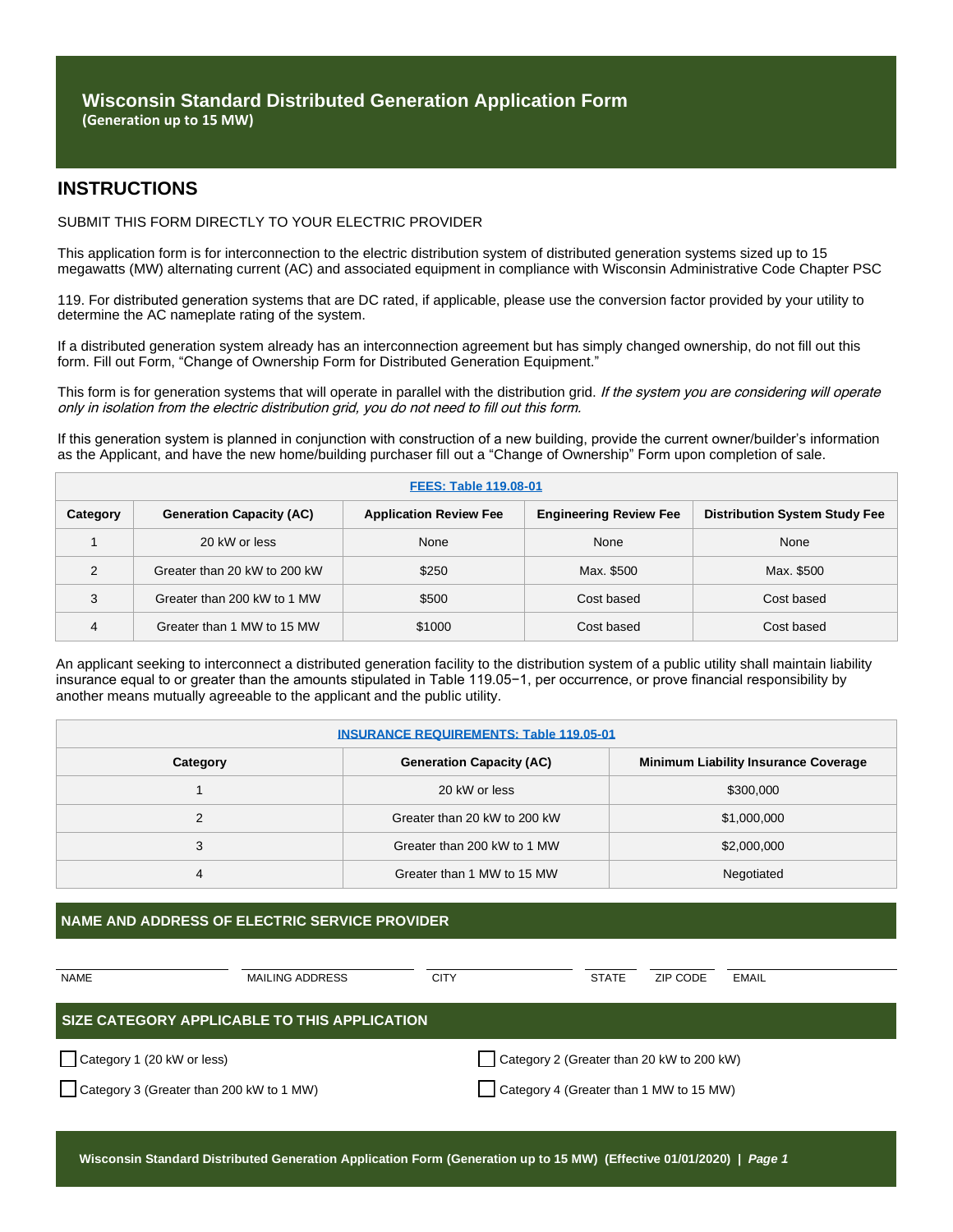# **Wisconsin Standard Distributed Generation Application Form (Generation up to 15 MW)**

#### **1. APPLICANT CONTACT INFORMATION**

Under PSC 119.02(2), "Applicant" means the legally responsible person applying to a public utility to interconnect a distributed generation facility to the public utility's distribution system. The applicant is typically the holder of the Electric Service Account.

| <b>LAST NAME</b>                                                                                       |                                                   | <b>FIRST NAME</b>                                                                       |                |                                 | MIDDLE NAME                                                           |  |
|--------------------------------------------------------------------------------------------------------|---------------------------------------------------|-----------------------------------------------------------------------------------------|----------------|---------------------------------|-----------------------------------------------------------------------|--|
| COMPANY (IF APPLICABLE)                                                                                |                                                   | REPRESENTATIVE (IF APPLICABLE)                                                          |                |                                 | <b>TITLE</b>                                                          |  |
| STREET ADDRESS                                                                                         |                                                   | <b>CITY</b>                                                                             | <b>STATE</b>   | <b>COUNTY</b>                   |                                                                       |  |
| PRIMARY PHONE NUMBER                                                                                   |                                                   | ADDITIONAL EMERGENCY PHONE                                                              |                |                                 | <b>EMAIL ADDRESS</b>                                                  |  |
|                                                                                                        | 2. LOCATION OF THE GENERATION SYSTEM              |                                                                                         |                |                                 | SAME AS APPLICANT ADDRESS ABOVE                                       |  |
| STREET ADDRESS (IF DIFFERENT)                                                                          |                                                   | <b>CITY</b>                                                                             |                | <b>STATE</b>                    | <b>ZIP CODE</b>                                                       |  |
| PRIMARY PHONE NUMBER                                                                                   |                                                   | ADDITIONAL EMERGENCY PHONE                                                              |                | ELECTRIC SERVICE ACCOUNT NUMBER |                                                                       |  |
| <b>METER NUMBER</b><br>Does this application relate to a change or modification of an existing system? |                                                   | LATITUDE - LONGITUDE (OPTIONAL)                                                         |                | <b>COUNTY</b>                   |                                                                       |  |
| Yes, this is a modification                                                                            |                                                   | If there is already generation at the point of interconnection, this is a modification. |                |                                 | No, there is no generation currently at this point of interconnection |  |
| 3. CUSTOMER TYPE                                                                                       |                                                   |                                                                                         |                |                                 |                                                                       |  |
| Residential<br>Other                                                                                   | $\Box$ Farm                                       | Commercial                                                                              | Industrial     |                                 | Independent Power Producer                                            |  |
|                                                                                                        |                                                   | APPLICANT'S OWNERSHIP INTEREST IN THE GENERATION SYSTEM                                 |                |                                 |                                                                       |  |
| Owner                                                                                                  | Co-owner<br>Lease                                 | Other                                                                                   |                |                                 |                                                                       |  |
|                                                                                                        | YPE OF GENERATION SYSTEM                          |                                                                                         |                |                                 |                                                                       |  |
| Solar PV<br>Other                                                                                      | Wind                                              | $\Box$ Hydropower                                                                       | <b>Biomass</b> |                                 | $\Box$ Storage                                                        |  |
|                                                                                                        | Fill out appropriate technology-based attachment. |                                                                                         |                |                                 |                                                                       |  |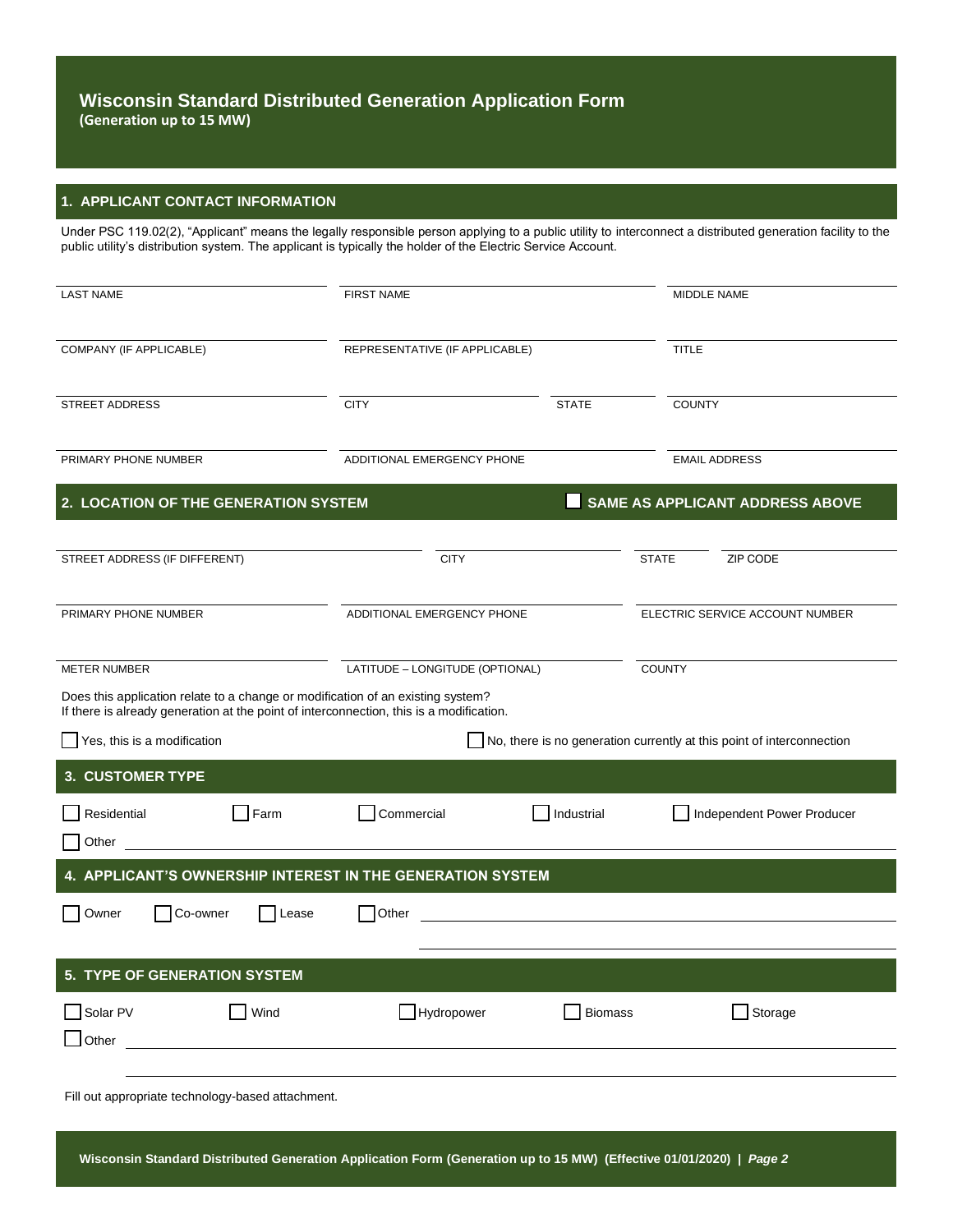### **6. PRIMARY INTENTION OF GENERATION SYSTEM**

Net Metering Certified Qualifying Facility under PURPA (Public Utility Regulatory Policies Act of 1978) Offset load, non-export of power

Other on-site use or sale of power (describe)

### **7. TYPE OF INTERCONNECTION**

Parallel Operation (operation for more than 100 milliseconds while connected to the distribution system) П

 $\Box$ Momentary parallel operation (less than or equal to 100 millisecond connection), or isolated operation / open transition

\*Per Instructions on page 1, an application is not needed if the connection to the utility system is less than or equal to 100 milliseconds

# **8. ELECTRICITY USE, PRODUCTION, AND PURCHASES**

a. Anticipated annual electricity consumption of the facility or site: kWh/yr

b. Anticipated annual electricity production of the generation system: kWh/yr

c. Anticipated annual electricity purchases from electric utility  $(a - b)$ : kWh/yr\*

\* Value will be negative if there are net sales to the Public Utility

#### **9. PROJECT DESIGN AND ENGINEERING**

| <b>COMPANY</b>                                   |                                                   |
|--------------------------------------------------|---------------------------------------------------|
| <b>REPRESENTATIVE</b>                            | <b>TITLE</b>                                      |
| <b>EMAIL ADDRESS</b>                             | PHONE NUMBER                                      |
| 10. INSTALLING CONTRACTOR INFORMATION (IF KNOWN) | SAME AS PROJECT DESIGN & ENGINEERING ABOVE<br>T I |
|                                                  |                                                   |
| <b>COMPANY</b>                                   | ELECTRICAL CONTRACTOR'S LICENSE NUMBER            |
| <b>REPRESENTATIVE</b>                            | <b>TITLE</b>                                      |
|                                                  |                                                   |
| <b>EMAIL ADDRESS</b>                             | PHONE NUMBER                                      |
| 11. ESTIMATED CONSTRUCTION START DATE            | <b>REQUESTED IN-SERVICE DATE</b>                  |
|                                                  |                                                   |
| MM / DD / YYYY                                   | MM / DD / YYYY                                    |